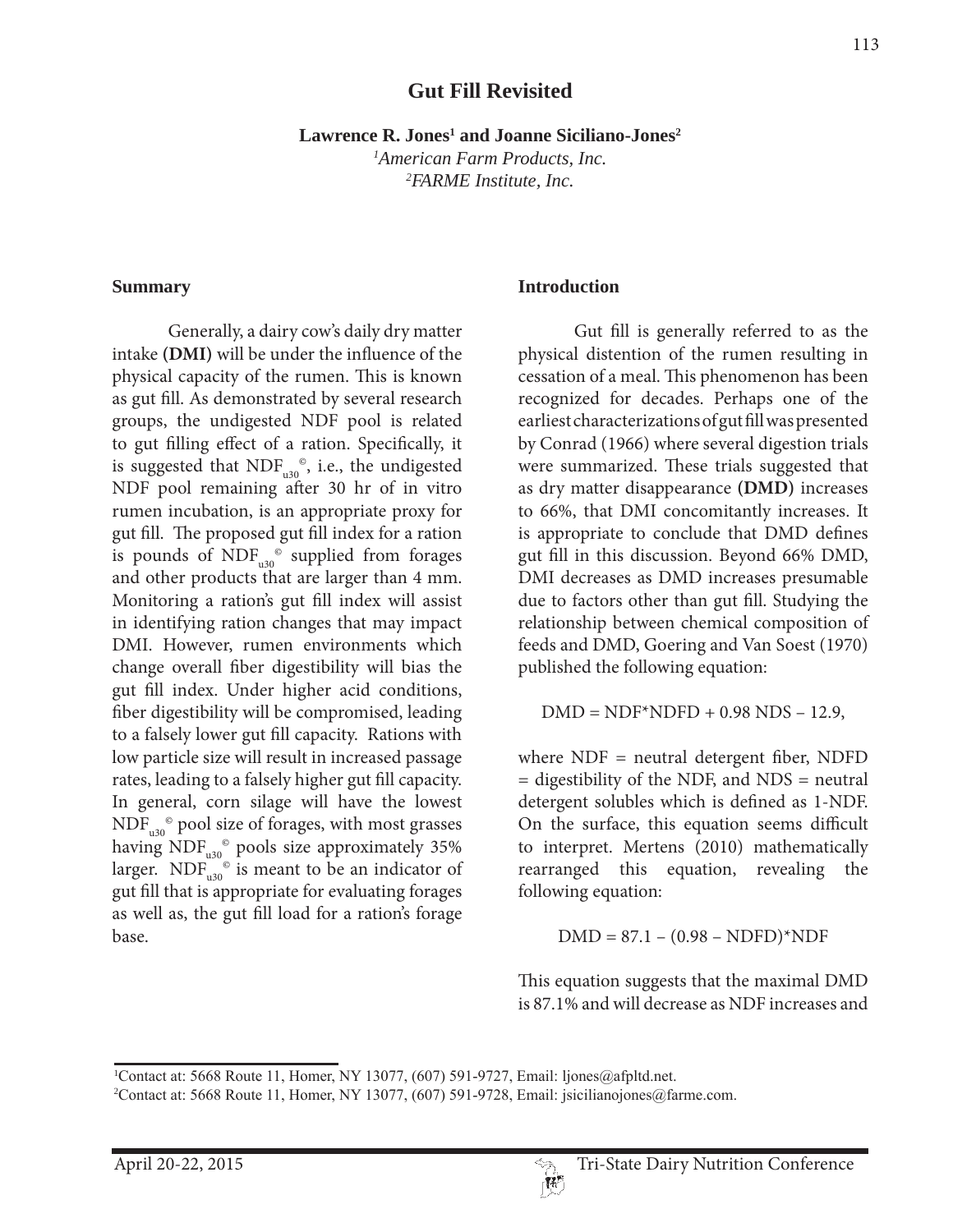NDFD decreases. It has recently been suggested that the proper interpretation of this equation is that DMD is related to the pool size of undigested NDF defined as (1-NDFD)\*NDF (Jones, 2014). Logically, it can be demonstrated that gut fill is related to the pool size of undigested NDF.

## The Rise of NDFd and Subsequently  $\text{NDF}_{\mathbf{u30}}^\circ$

 Even though NDF digestibility has been in the scientific discourse since the 1960's, the classic view is that NDF as a percent of body weight **(BW)** is a principle influencer of DMI. The following equation was utilized in Merten's (2010) intake model:

#### NDF intake  $= 1.25\%$  \* BW

Waldo (1986) suggested that cell wall concentration (i.e., NDF) of forage diets is the best single chemical predictor of DMI by ruminants.

 However, it is clear that increasing NDF digestibility increases intake (Oba and Allen, 1999). This understanding led to forages being characterized by NDF digestibility (NDFd; % of NDF). Allen (2000) concluded that "Digestibility of NDF measured in vitro or in situ using a constant incubation time was a significant indicator of the filling effects of NDF …".

 A common convention is to use a 30-hr in vitro incubation to estimate NDF digestibility (NDF $_{d30}$ % of NDF). Feeds with higher  $NDF_{d30}$  (% of NDF) are generally found to promote more intake. However, the effect of the potentially digestible NDF fraction on gut fill was not clear when evaluated by Allen and Mertens (1988).

 Jones and Siciliano-Jones (2013) proposed that the proper characterization of fiber related to intake is the pool size of undigested fiber ( $NDF_u$ ; % of DM). Following the convention presented above, the pool size of undigested fiber after a 30-hr in vitro incubation was introduced (NDF $_{u30}^{\circ}$ ; % of DM, Copyright FARME Institute, Inc).

 Hall (2013) discussed a debate over which incubation time is most appropriate for estimating NDF digestibility (Figure 1). The NRC (2001) uses a 48 hr incubation time to estimate energy derived from NDF. Our purpose is to estimate "gut fill" which must take into account passage rate. The 30-hr incubation time point seems appropriate given static in vitro fermentation and a standard particle passage rate. If the remaining particles have not been fermented or passed, they contribute to gut fill.

 It is important to differentiate between the terms of "undigested" and "indigestible". The former refers to the ability to be digested given a finite time. In this case, 30 hr. The latter refers to the ability to be digested given infinite time. Usually, this is estimated at 240 hr of incubation in rumen fluid.

 Examining previous work on the NDF digestibility, expressed as percent of the NDF fraction, we can substitute the measure of  $\text{NDF}_{u30}^{\circ}$  expressed as pool size. Previous work that increased NDF digestibility in diets also decreased NDF $_{u30}^{\circ}$ , usually without noting it. For example, Allen (2000) notes that "DMI by cows will be less limited by distention in the gastrointestinal tract as NDF digestibility increases." The concept of fiber digestibility impacting gut fill is not new. However, the proper representation and utilization of  $\text{NDF}_{u30}^{\circ}$  as a gut fill indicator is new.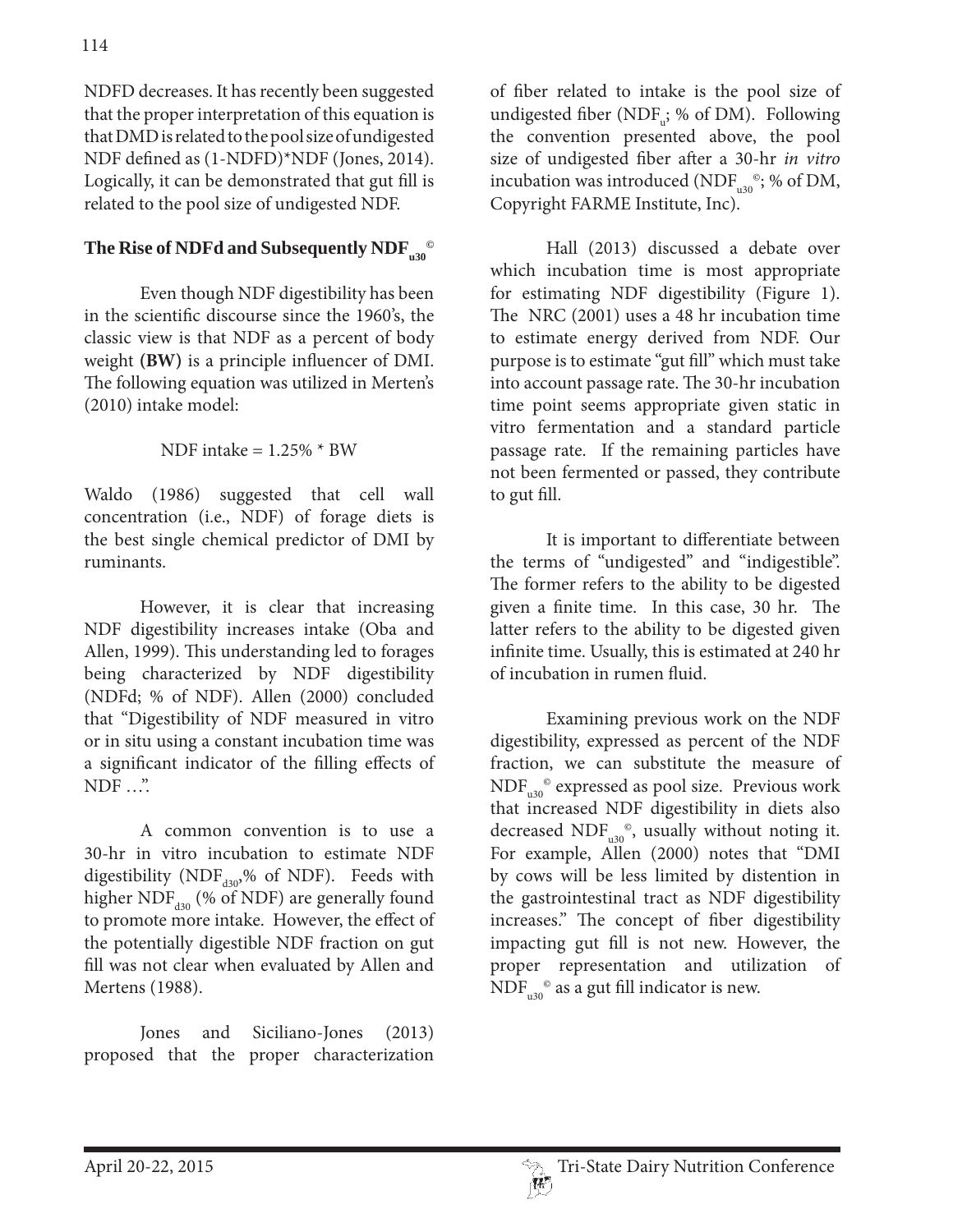## $\text{NDF}_{\mathbf{u30}}^{\circ\circ}$  in Ration Design

 In February 2015, the US Patent Office issued a patent which contains claims for the use of undigested NDF and starch digestibility for ration formulation (Weakley, 2015).

 $NDF_{u30}^{\circ}$  is proposed as an indicator of gut fill to be used in designing certain dairy cow rations (Jones and Siciliano-Jones, 2014). First, it is only appropriate to discuss  $\text{NDF}_{\text{u30}}^{\text{o}}$ in rations where DMI is limited by gut fill. This is typical of intakes during peak production (Mertens, 2010). Situations where DMI is limited by low energy requirement or acid load will likely not respond to manipulating  $\text{NDF}_{_{\text{u30}}}{}^{\!\scriptscriptstyle \odot}$ content.

 $NDF_{u30}^{\circ}$  acts as a gut fill factor only when fed particle size is large enough to inhibit passage from the rumen. The threshold particle size allowing passage from the rumen appears to be 2 to 4 mm (Allen and Mertens, 1988). Consequently, undigested NDF in particles below this threshold will not be expected to contribute to gut fill as they are not retained in the rumen. Therefore, we propose calculating the pool size of  $\text{NDF}_{\text{u30}}^{\text{o}}$  only on feeds that have a particle size above 4 mm. In general, only forages and certain large particle by-products (e.g., whole cotton seed) are included in calculating the gut fill load.

 Our basic procedure is to calculate the  $NDF_{u30}^{\circ}$  content (i.e., gut fill) in the forage portion of a ration for a high producing group of cows. As a starting point, high producing large Holstein cows appear to eat to gut fill of approximately 6.2 to 6.5 lb/day of  $NDF_{u30}^{\circ}$ . However, what is important is how this NDF $_{130}$ <sup>e</sup> © content changes over time relative to DMI (Jones, 2014). If a forage or ration change results in increased gut fill in the proposed ration, there is a high probability that DMI will

decrease such that the group's actual threshold of  $\text{NDF}_{u30}^{\circ}$  capacity is not exceeded.

 Using the above procedure requires 2 assumptions. First, it is assumed that gut fill is the rations most constraining factor. Second, a forage base (including all significant sources of  $NDF_{u30}^{\circ}$  must be the initial component of ration design. Designing a ration with  $\text{NDF}_{\mathfrak{u}30}^{\mathbb{O}}$ starts with a forage base that does not violate a gut fill. This is also intuitive since a ration should be first balanced for the rumen and then for the animal.

It is tempting to discuss  $NDF_{u30}^{\circ}$ as a percent of ration dry matter. This has benefits for ration formulation but does not reflect the underlying subject that gut fill is a pool size issue. Let's start with a farm specific assumption that the highest producing cows have not historically consumed more than 6.3 lb of  $\text{NDF}_{u30}^{\circ}$ . Problems arise when a group is balanced for a DMI which is below that consumed by the highest producing cows. For example, a group ration might be balanced for 53 lb of DMI. However, the highest producing cows might be eating 70 lb of DM to support peak milk production. A typical calculation is to determine the percentage of  $\text{NDF}_{u30}^{\circ}$ to ensure that the highest producing cows are not challenged with more than 6.3 lb of  $NDF_{u30}^{\circ}$  intake. In this case, the base ration needs to be 9%  $NDF_{u30}^{\circ}$  (6.3 lb  $NDF_{u30}^{\circ}$ /70 lb intake). Conversely if  $NDF_{u30}^{\circ}$  percentage is calculated from the group intake (6.3 lb  $\text{NDF}_{u30}^{\circ}$ %/53 lb intake), the  $\text{NDF}_{u30}^{\circ}$  content will increase such that the highest producing cows will reach their fill capacity at a reduced DMI. Recommendations for  $NDF_{u30}^{\circ}$  as a percentage of DM should be avoided for this reason. This calculation is only useful in determining if the base ration for a group will support the highest producing cows.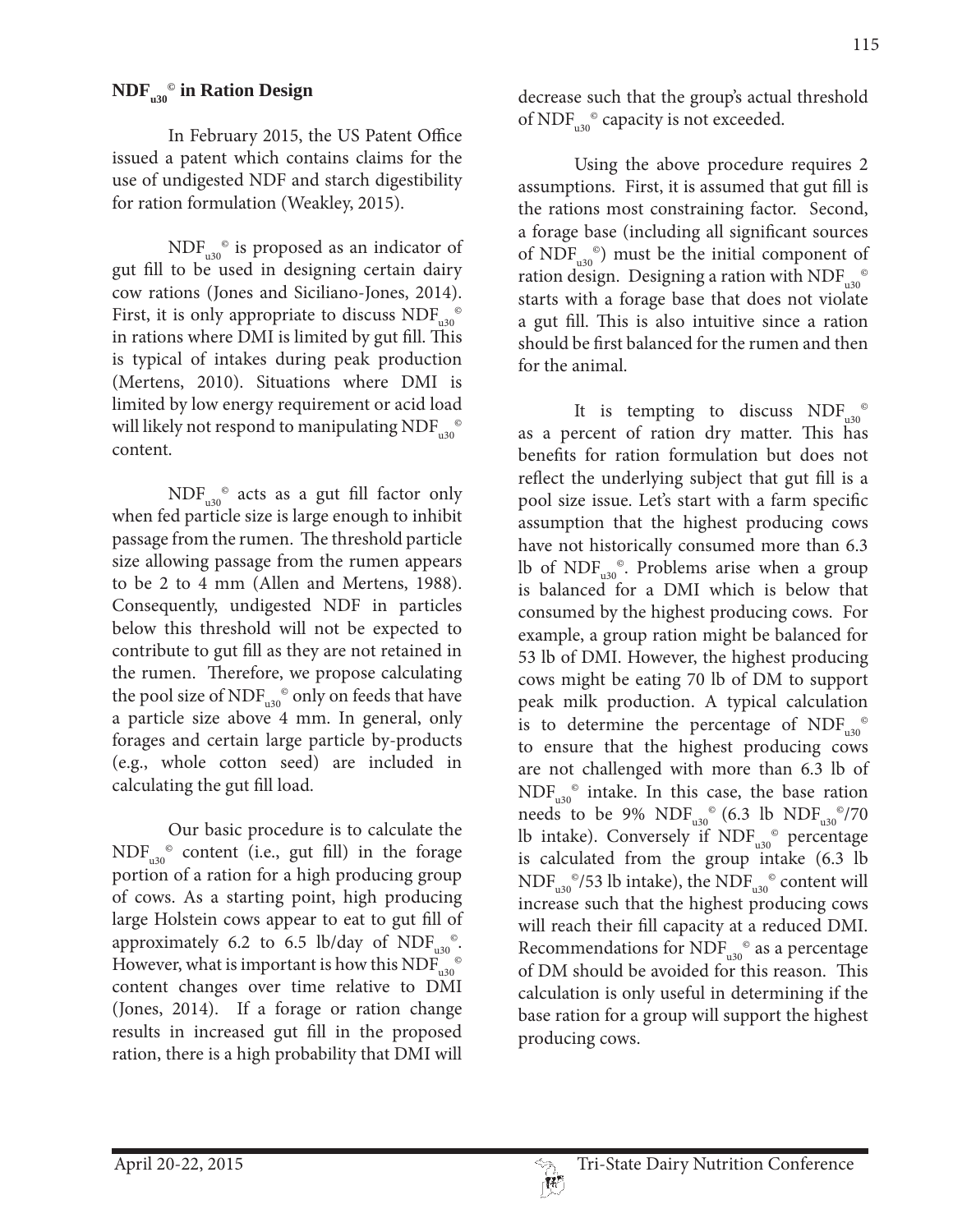Common ration design rules can violate the gut fill capacity of cows, resulting in lower milk production. For example, a common ration feature is inclusion of 3 lb of WCS (DM basis) in all diets. Assuming that WCS is 40%  $\text{NDF}_{u30}^{\circ\circ}$ , WCS contributes 1.2 lbs of  $\text{NDF}_{u30}^{\circ\circ}$  to these diets. In a year when NDF digestibility of corn silage is poor (e.g.,  $\text{NDF}_{\text{u30}}^{\text{o}}$  increases from 15 to 18%), a ration containing 20 lb of corn silage will see an increase of 0.6 lb of  $\text{NDF}_{u30}^{\circ\circ}$ . Without adjusting the WCS or the corn silage inclusion rates, the high producing cows will have DMI limited by gut fill due to excess  $\text{NDF}_{u30}^{\circ\circ}$ .

 A common consequence of exceeding the gut fill capacity of high producing cows is lower than expected peak production. When DMI is limited by gut fill, the highest producing cows will be impacted the most due to the inability to consume sufficient DMI. When older animals are peaking poorly compared to their younger cohorts, especially when persistency is high, a gut fill problem should be suspected.

# $\mathbf{Distribution}$  of  $\mathbf{NDF}_{\mathbf{u30}}^{\mathbf{\odot}}$  in Forages

 Figure 2 contains the distribution of  $NDF<sub>n30</sub>$  for both corn silage and hay crop silage in the Cumberland Valley Analytical Services (Hagerstown, MD) database. Corn silage has a mean  $\text{NDF}_{u30}^{\circ}$  value of 17.2%. For hay crop silage, the mean is 23.9%  $NDF_{u30}$ . Hay crop silage is about 35% higher in  $\text{NDF}_{\text{u30}}^{\text{}}{}^{\text{\textregistered}}$  than corn silage.

 The variance seen in these distributions suggest fairly large gut fill differences. First, it becomes clear why high corn silage diets generally result in less gut fill. The average corn silage sample has nearly 7 percentage points less  $\text{NDF}_{u30}^{\circ}$  . A ration that contains equal amounts of average corn silage and average haylage with

a constraint of 6 lb of  $\text{NDF}_{\text{u30}}^{\text{o}}$  will contain 29 lb of forage. Conversely, a diet with 80% average corn silage and 20% average haylage will allow 32 lb of forage.

 A common scenario occurs when a growing year results in lower fiber digestibility (i.e., higher  $NDF_{130}$ ). Consider again a 80:20 corn silage:haylage diet when the  $\text{NDF}_{u30}^{\circ}$ changes from an excellent corn silage (25% quartile; 14.97 %  $\text{NDF}_{\text{u30}}^{\text{o}}$ ) to a poor corn silage (75% quartile, 19.12%  $NDF_{u30}^{\circ}$ ). The  $NDF_{u30}^{\circ}$ content of the diet will increase from 6 to 7.3 lb. If our group was eating 66 lb of DM (9%  $\text{NDF}_{u30}^{\circ}$ , the intakes will probably decrease to 54 lb due to increased gut fill.

 A related topic is the accuracy of NDF digestibility as measured in the laboratory. One should remember that digestibility testing has been common since the 80's (Nocek and Russell, 1988) and was intended to be a qualitative test for ranking forages since the variability is much higher than typical chemical analyses performed on forages. Hall and Mertens (2012) reported that within a given laboratory, 95% of the digestibility results for a given forage sample fall between  $\pm$  4.9% NDFD from the mean. If we use a typical forage consisting of 40% NDF and a 50% NDFd, then the  $NDF_{u30}^{\circ}$  will be 20%. If the NDFd measure varies from 45 to 55%, then the  $\text{NDF}_{u30}^{\circ}$  will vary from 18 to 22%. This does not take into account the variation inherent in NDF chemical analysis which would further increase the range of values. Using  $\text{NDF}_{u30}^{\circ}$  as a gut fill index is consistent with the notion of a qualitative index.

## When Does Predicted  $NDF_{u30}^{\circ} \neq$  Actual  $\text{NDF}_{u30}$ <sup>©</sup>?

 As forage analysis evolves, it is becoming more biological than chemical in nature. For example, measuring starch content is a simple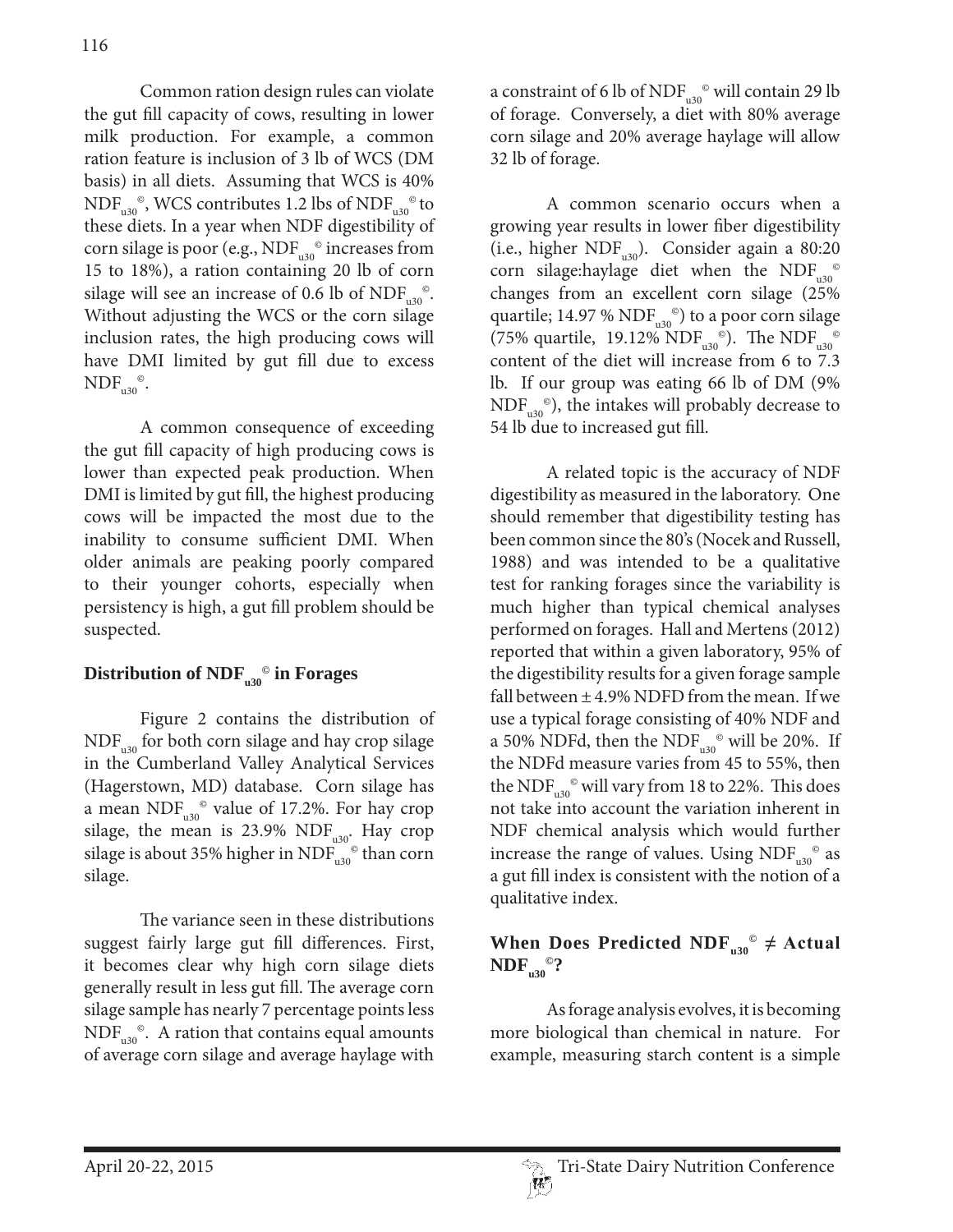chemical analysis. Conversely, estimating starch availability requires mimicking the biology of starch digestion. This is also true for NDF digestibility. To correctly apply  $\text{NDF}_{\mathfrak{u}30}^{\circ}$ in ration design, it is important to explore scenarios where the predicted  $\text{NDF}_{\text{u30}}^{\text{\textregistered}}$  does not properly estimate the biological NDF $_{u30}^{\circ}$ .

 As an example, consider the haylage sample shown in Figure 3. The NDF<sub>130</sub> is 27% of the DM. If our new diet design calls for 2 lb of NDF $_{u30}$ <sup>®</sup> from haylage, we will limit inclusion in the diet of this haylage to 7.5 lb of DM. In this scenario, the cows will almost certainly increase DMI. Why? The  $\text{NDF}_{u30}^{\circ}$  is not really 27%. This analysis demonstrates a classic example of NDF which is not corrected for ash contamination. Looking closer at this sample, there is a 9 point difference between aNDF and aNDFom. Further, the  $NDF_{d30}$  and  $NDF_{u30}$ <sup>©</sup> are calculated from aNDF  $(13.7\% + 27\% =$ 40.7%). From a typical haylage, the  $\text{NDF}_{u30}^{\circ}$  is overestimated by approximately 6 to 7 points. A better estimate is 21%  $NDF_{130}$  which now allows an inclusion of 9.5 lb of haylage in our example diet. When there is high ash content  $($  > 3%) in the NDF fraction, the undigested portion will be overestimated when calculated using aNDF which is not corrected for ash content.

 A second scenario which will overpredict the gut fill impact of forages is finely chopped diets.  $\text{NDF}_{u30}$ <sup>®</sup> calculated *in vitro* is independent of passage rate. When passage rate increases, the amount of particles remaining in the rumen at a specific time decreases. Consequently, excessive  $\text{NDF}_{u30}^{\circ}$  intake can be an indicator of increased NDF passage. Another documented scenario is that passage rate changes with the animal's cold stress. Hence, gut fill capacity may change during periods of cold stress.

 Ration characteristics that reduce fiber digestibility constitute a third scenario where gut fill is higher than predicted. The most common scenario is increased acid load that inhibits fiber digesting bacteria. Low ruminal pH from highly fermentable feeds can decrease rate of fiber digestion and increase the filling effect of the diet (Allen and Mertens, 1988). Recently, ration starch has been a focus as a dietary component that lowers ruminal pH. This focus has ignored the reality that digestible NDF can also be highly fermentable and contribute to acidosis. In a recent popular press summary, Fredin (2014) showed that replacing starch with non-forage fiber sources did not change rumen pH. It should not be surprising that low starch diets combined with other sources of highly fermentable carbohydrate can result in low rumen pH, which will depress fiber digestion. This, in turn, increases actual  $NDF_{u30}^{\circ}$  and the gut fill characteristics of the diet.

 Differences in particle retention time for different types of forage NDF can cause predicted  $\text{NDF}_{u30}^{\circ\circ}$  to not correspond to actual  $\text{NDF}_{\text{u30}}^\text{\textcirc}$ . In general, NDF in legumes is thought to have less filling effect than NDF in grasses (Oba and Allen, 1999). An example of this effect was seen in a study to examine perennial ryegrass silage compared to alfalfa silage, where the alfalfa silage was found to support greater DMI (Hoffman et al., 1998). Recalculating their data into a gut fill context, the alfalfa silage was 20.9% NDFu while the perennial ryegrass was 16.8% NDFu as a percent of DM. However, in this case, the cows consuming the alfalfa silage ate nearly 5 lb more DM than the perennial ryegrass. The differing gut fill effect of different forage types argues for monitoring the gut fill effects in diet specific scenarios (Jones, 2014).

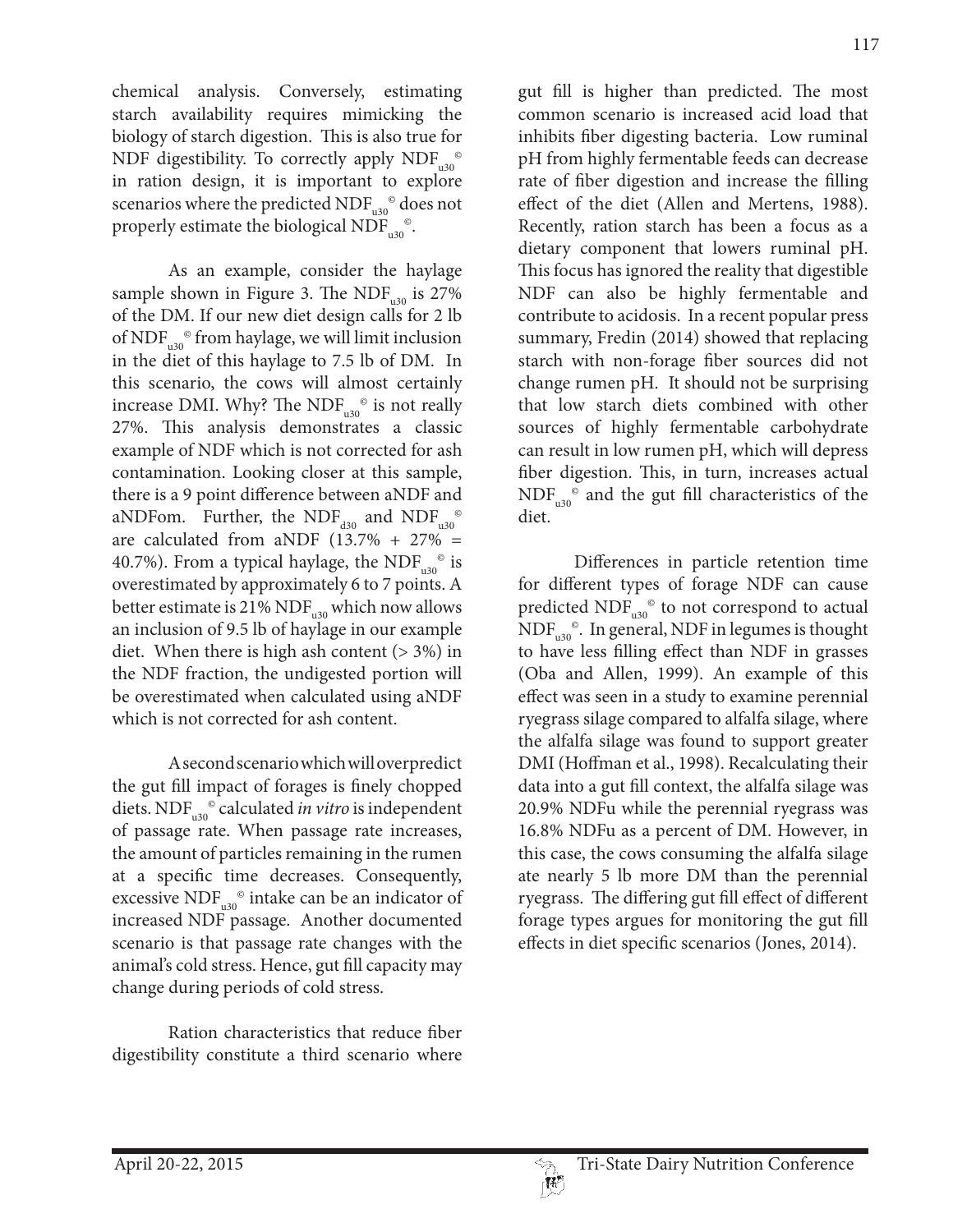### **References**

Allen, M.S. 2000. Effects of diet on short-term regulation of feed intake by lactating dairy cattle. J. Dairy Sci. 83:1598-1624.

Allen, M.S., and D.R. Mertens. 1988. Evaluating constraints on fiber digestion by rumen microbes. J. Nutr. 118:261-270.

Conrad, H.R. 1966. Symposium on factors influencing the voluntary intake of herbage by ruminants: Physiological and physical factor limiting feed intake. J. Animal Sci 25:227-235.

Fredin, S. 2014. Is the replacement of starch with non-forage fiber sources a good idea during time of heat stress? Miner Institute. Newsletter 9:3. Chazy, NY

Goering. H.K., and P.J. Van Soest. 1970. Forage Fiber Analyses (Apparatus, reagents, procedures, and some applications). USDA-ARS Agric Handbook No. 379. US Govt. Printing Office, Washington, D.C. 20 pp.

Hall, M.B. 2013. Forage digestibility: How to deal with something that makes or breaks rations. 2013 Proc. Dairy Cattle Nutrition Workshop, Penn State Extension. p 29-32.

Hall, M.B., and D.R. Mertens. 2012. A ring test of in vitro neutral detergent fiber digestibility: Analytical variability and sample ranking. J. Dairy Sci. 95:1992-2003.

Hoffman, P.C. , D.K. Combs, and M.D. Casler. 1998. Performance of lactating dairy cows fed alfalfa silage or perennial ryegrass silage. J. Dairy Sci. 81:162-168.

Jones, L.R. 2014. NDF digestibility – Are we on the right track? Progressive Dairyman 3:80.

Jones, L.R. and J. Siciliano-Jones. 2014. Forage analysis considers gut fill. Feedstuffs 86, 29:18- 19.

Mertens, D.R. 2010. NDF and DIM – has anything changed. Proceedings of the Cornell Nutrition Conference for Feed Manufacturers. p 160-174.

National Research Council. 2001. Nutrient requirements of dairy cattle. 7th rev. ed. Natl. Acad. Press, Washington DC.

Nocek, J.E., and Russell J. B. 1988. Protein and energy as an integrated system. Relationship of ruminal protein and carbohydrate availability to microbial synthesis and milk production. J. Dairy Sci 71:2070-2107.

Oba, M., and M.S. Allen. 1999. Evaluation of the importance of the digestibility of neutral detergent fiber from forages: Effect on dry matter intake and milk yield of dairy cows. J. Dairy Sci. 82:589-596.

Weakley, D. 2015. Patent 8,949,035 "Methods and Systems for Adjusting Ruminally Digestible Starch and Fiber in Animal Diets", filed Apr. 20, 2011. US Patent Office.

Waldo, D.R. 1986. Effects of forage quality on intake and forage-concentrate interactions. J. Dairy Sci. 69:617-631.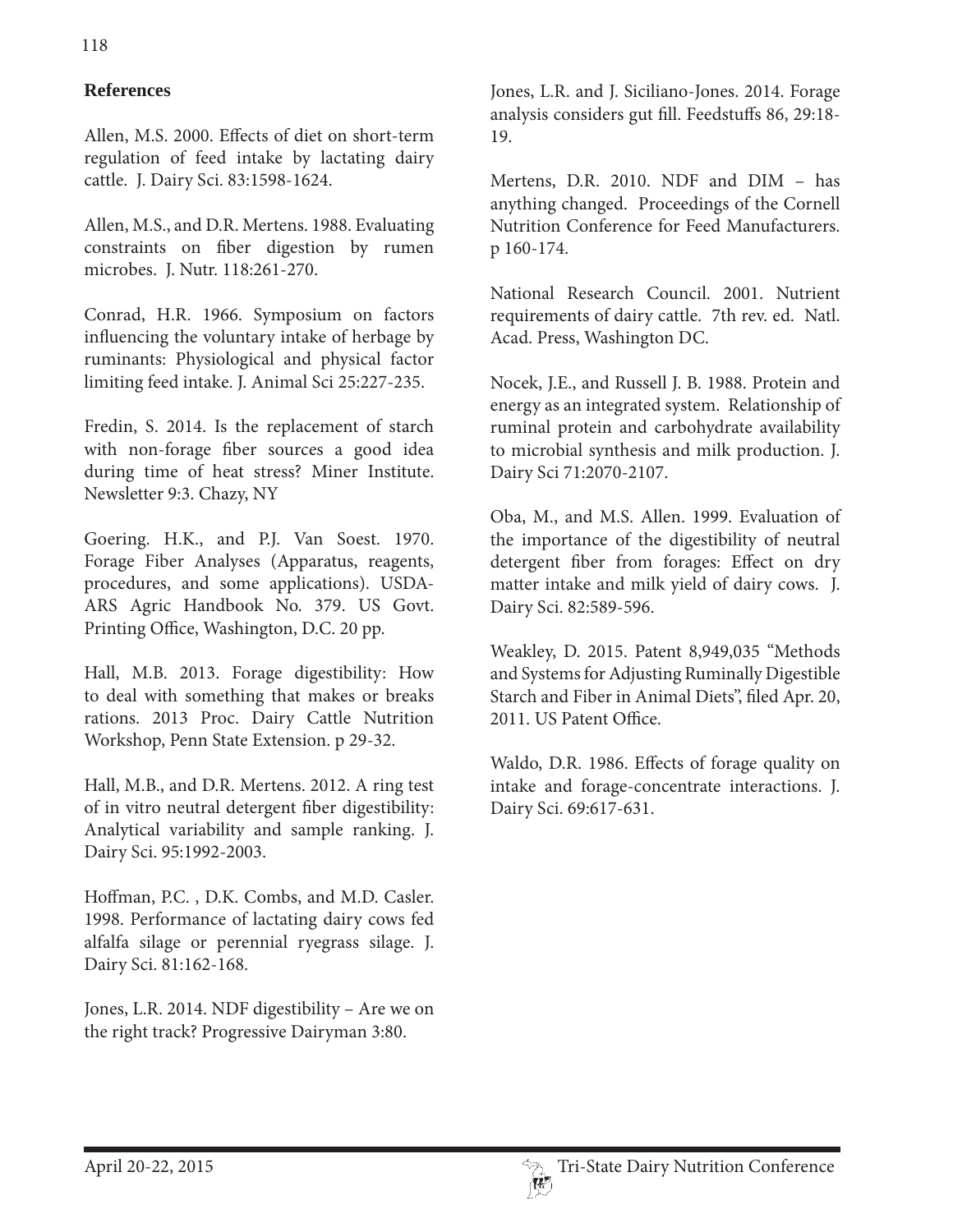

Figure 1. Rate of digestion as seen at different time points given different digestion rates and lag times (Hall, 2013).